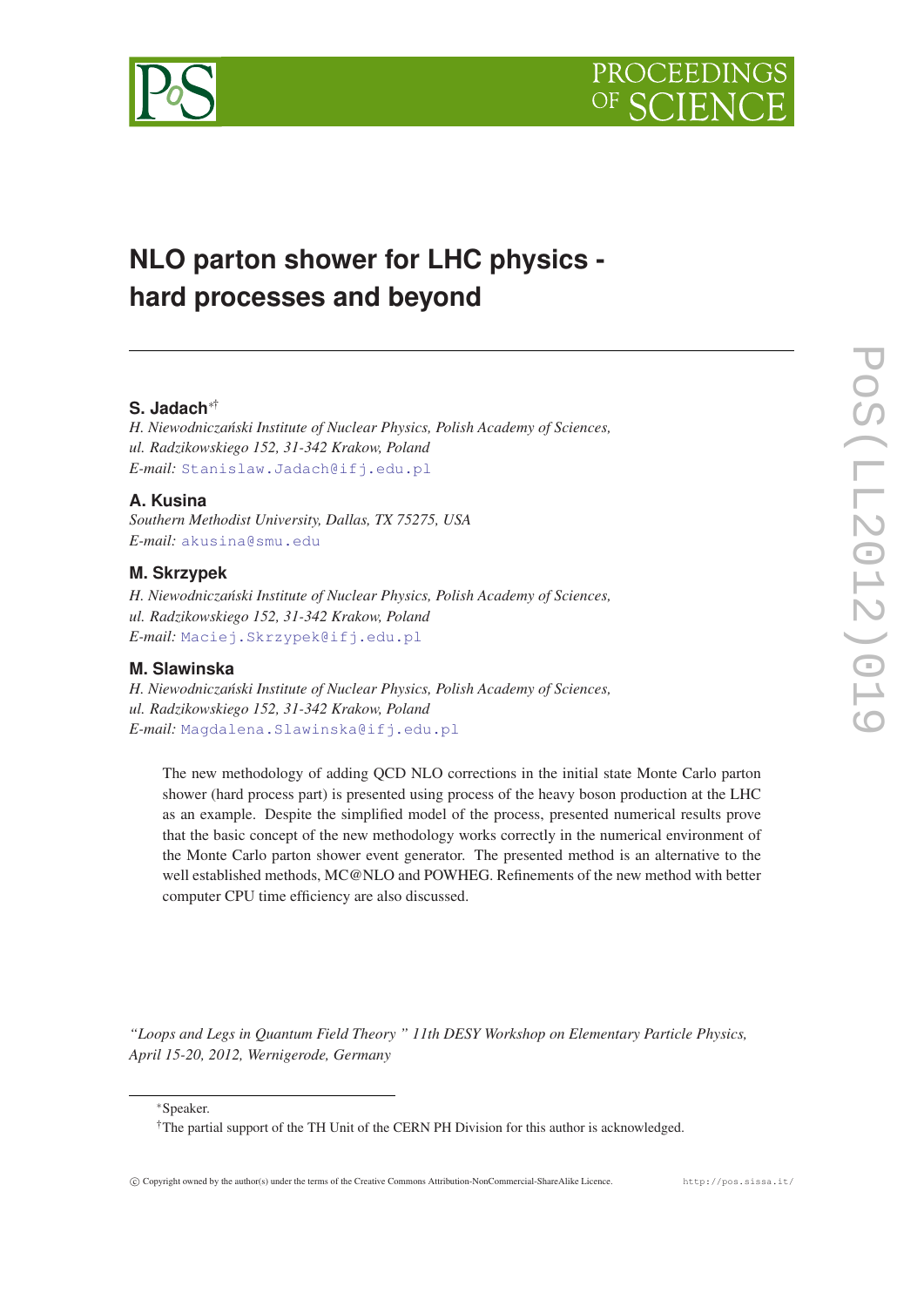# 1. Introduction

The Large Hadron Collider (LHC) at CERN provides rich harvest of experimental data. The proper understanding and interpretation of these data, possibly leading to discovery of new phenomena, requires perfect mastering of the "trivial" effects due to the multiple emissions of soft and collinear gluons and quarks. Perturbative Quantum Chromodynamics (pQCD) [\[1,](#page-8-0) [2,](#page-8-0) [3\]](#page-8-0), supplemented with clever modelling of the low energy nonperturbative effects, is an indispensable tool for disentangling the Standard Model physics component in the data. This work presents part of the global effort of improving quality of the pQCD calculations for LHC experiments.

Most of the results presented here are described in refs. [\[4\]](#page-8-0) and [[5](#page-8-0)]. Although this work elaborates on the improved method of the pQCD calculation combining NLO-corrected hard process and LO parton shower Monte Carlo (MC), it should be regarded as the first step towards NNLOcorrected hard process combined with the NLO parton shower MC [\[6\]](#page-8-0).

# 2. Basic LO parton shower MC

The multigluon distribution of the single initial state ladder, which is a building block of our parton shower MC, is represented by the integrand of the "exclusive/unintegrated PDF", which in the LO approximation is the following:

$$
D(t,x) = \int dx_0 \, dZ \, \delta_{x=x_0Z} \, d_0(\hat{t}_0, x_0) \, G(t, \hat{t}_0 - \ln x_0 | Z),
$$
  

$$
G(t,t_0 | Z) = e^{-S_F} \sum_{n=0}^{\infty} \left( \prod_{i=1}^{n} \int d^3 \mathcal{E}(\bar{k}_i) \, \theta_{\xi_i > \xi_{i-1}} \frac{2C_F \alpha_s}{\pi^2} \bar{P}(z_i) \right)
$$
  

$$
\times \theta_{t > \xi_n} \delta_{Z = \prod_{j=1}^{n} z_j},
$$
 (2.1)

where evolution kernel is  $\bar{P}(z) = \frac{1}{2}(1+z^2)$ , evolution time is  $\hat{t}_0 = \ln(q_0/\Lambda)$  and the "eikonal" phase 2 space integration element is  $d^3 \mathscr{E}(k) = \frac{d^3 k}{2k^0}$  $\frac{d^3k}{2k^0} \frac{1}{\mathbf{k}^2}$  $\frac{1}{\mathbf{k}^2} = \pi \frac{d\phi}{2\pi}$ 2π  $\frac{dk^+}{k^+}d\xi$  and  $k^{\pm} = k^0 \pm k^3$ . We use rapidities  $\xi_i = \frac{1}{2}$  $\frac{1}{2} \ln \frac{k_i^-}{k_i^+} \big|_{\text{Rh}}$  in the hadron beam rest frame (Rh), and  $\eta_i = \frac{1}{2}$ Rh), and  $\eta_i = \frac{1}{2} \ln \frac{k_i^+}{k_i^-} \big|_{\text{RFHP}}$  defined in hard process rest frame (RFHP). They are related by  $\xi_i = \ln \frac{\sqrt{s}}{m_i}$  $\frac{\sqrt{s}}{m_h} - \eta_i$ . Rapidity ordering is now  $t = \xi_{\text{max}} > \xi_n >$  $\cdots > \xi_i > \xi_{i-1} > \cdots > \xi_0 = t_0$ , where  $t_0 = \xi_0 = \ln(q_0/m_h) - \ln x_0$ . The direction of the *z* axis in the RFHP is pointing out towards the hadron momentum. A lightcone variable of the emitted gluon is defined as  $\alpha_i = \frac{\bar{\lambda} k_i^+}{\sqrt{s}}$  and of the emitter parton (quark) as  $x_i = x_0 - \sum_{j=0}^i \alpha_j$  (after *i* emissions). We also use fractions  $z_i = x_i/x_{i-1}$ . The Sudakov formfactor  $S_F$  comes from the "unitarity" condition<sup>1</sup>  $\int_0^1 dZ G(t,t_0|Z) = 1$ , which is also instrumental in the Markovian MC implementation used to obtain  $D(t, x)$  at any value of  $t > t_0$ .

The initial distribution  $d_0(q_0, x_0)$  related to experiment, to previous steps in the MC ladder, or to PDF in the standard  $\overline{MS}$  system is not essential for the following discussion, we only note that the unitarity condition provides baryon number conservation sum rule  $\int_0^1 dx D(t, x) = \int_0^1 dx_0 d_0(t_0, x_0)$ .

For testing our new method of correcting hard process to the NLO level we use the following simplified MC parton shower, implementing the DY process with two ladders and the hard

<sup>&</sup>lt;sup>1</sup>The usual cutoff  $1-z < \varepsilon$  regularizing the IR singularity is implicit.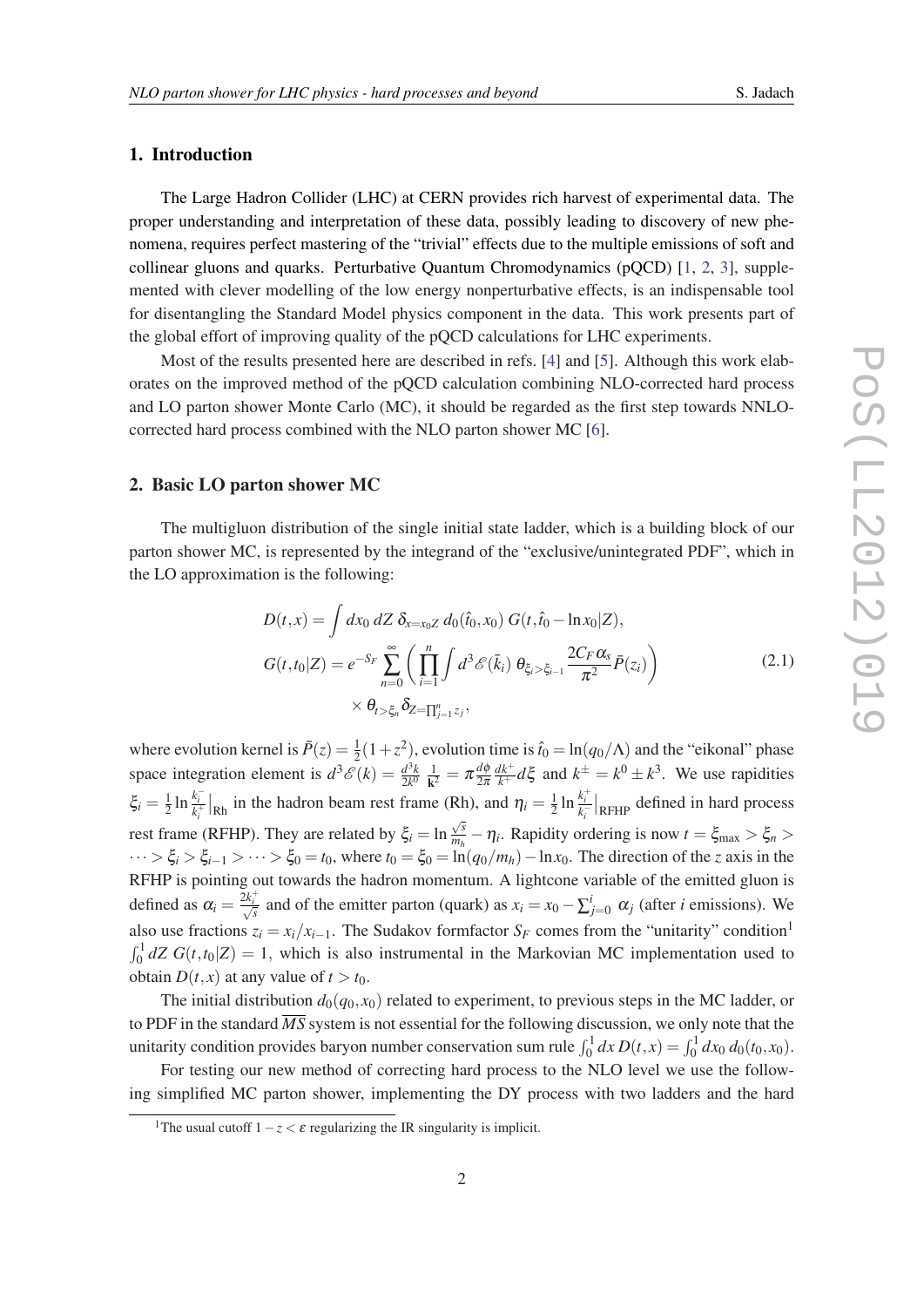

<span id="page-2-0"></span>

**Figure 1:** The upper plot shows the LO distribution of  $\eta_W^* = \frac{1}{2} \ln(x_F/x_B)$  from the CMC LO parton shower (purple) and from the strictly collinear formula (green). The lower plot shows the ratio of the two.

process:<sup>2</sup>

$$
\sigma_{0} = \int dx_{0F} dx_{0B} d_{0}(\hat{t}_{0}, x_{0F}) d_{0}(\hat{t}_{0}, x_{0B}) \sum_{n_{1}=0}^{\infty} \sum_{n_{2}=0}^{\infty} \int dx_{F} dx_{B}
$$
\n
$$
\times e^{-S_{F}} \int_{\Xi < \eta_{n_{1}}} \left( \prod_{i=1}^{n_{1}} d^{3} \mathcal{E}(\bar{k}_{i}) \theta_{\eta_{i} < \eta_{i-1}} \frac{2C_{F} \alpha_{s}}{\pi^{2}} \bar{P}(z_{Fi}) \right) \delta_{x_{F} = x_{0F}} \prod_{i=1}^{n_{1}} z_{Fi}
$$
\n
$$
\times e^{-S_{B}} \int_{\Xi > \eta_{n_{2}}} \left( \prod_{j=1}^{n_{2}} d^{3} \mathcal{E}(\bar{k}_{j}) \theta_{\eta_{j} > \eta_{j-1}} \frac{2C_{F} \alpha_{s}}{\pi^{2}} \bar{P}(z_{Bj}) \right) \delta_{x_{B} = x_{0B}} \prod_{j=1}^{n_{2}} z_{Bj}
$$
\n
$$
\times d\tau_{2} (P - \sum_{j=1}^{n_{1}+n_{2}} k_{j}; q_{1}, q_{2}) \frac{d\sigma_{B}}{d\Omega} (s x_{F} x_{B}, \hat{\theta}) W_{MC}^{NLO}.
$$
\n(2.2)

In the LO approximation  $W_{MC}^{NLO} = 1$ . Rapidity  $\xi$  is translated into  $\eta$  – the center of mass system rapidity, in the forward part (F) of the phase space as  $\xi_i = \ln \frac{\sqrt{s}}{m_i}$ of the phase space as  $\xi_i = \ln \frac{\sqrt{s}}{m_h} - \eta_i$ ,  $\eta_{0F} > \eta_i > \Xi$ , and in the backward (B) part as  $\xi_i = -\ln \frac{\sqrt{s}}{m_i}$  $\frac{\sqrt{s}}{m_h} + \eta_i$ ,  $\Xi > \eta_i > \eta_{0B}$ . The rapidity boundary between the two hemispheres  $\Xi = 0$  is used, until a more sophisticated version related to rapidity of the produced *W*/*Z* is introduced.

Analytical integration of eq. (2.2) results in the standard factorization formula ( $W_{MC}^{NLO} = 1$ )

$$
\sigma_0 = \int_0^1 dx_F dx_B D_F(t, x_F) D_B(t, x_B) \sigma_B(s x_F x_B).
$$
\n(2.3)

The distributions  $D_F(t, x_F) = (d_0 \otimes G_F)(t, x_F)$  and  $D_B(t, x_B) = (d_0 \otimes G_B)(t, x_B)$  are obtained from separate Markovian LO Monte Carlo runs. The above LO formula is exact, and can be tested with an arbitrary numerical precision.

Figure 1 represents a "calibration benchmark" for the overall normalization at the LO level. We show there the properly normalized distribution of the variable  $\eta_W^* = \frac{1}{2}$  $\frac{1}{2} \ln(x_F/x_B)$ , which in the

2 Following ref. [[4](#page-8-0)], we adopt  $d\tau_2(P; q_1, q_2) = \delta^{(4)}(P - q_1 - q_2) \frac{d^3 q_1}{2q_1^0}$  $rac{d^3q_2}{2q_2^0}$ .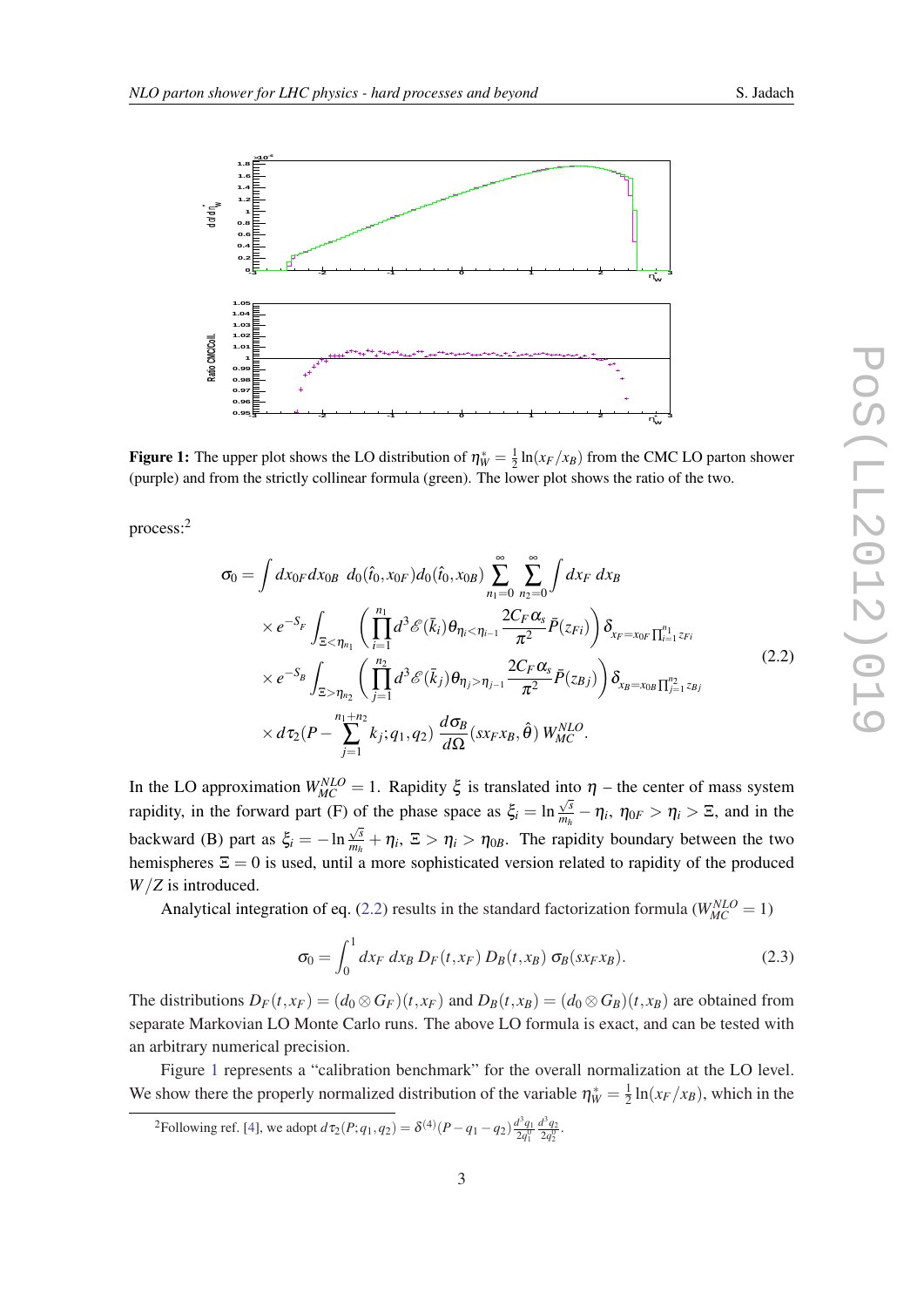<span id="page-3-0"></span>collinear limit approximates the rapidity of *W* boson. The distribution in the upper plot of Fig. [1](#page-2-0), representing eq. ([2.3](#page-2-0)), is obtained using the general purpose MC program FOAM [\[7\]](#page-8-0). The collinear PDF  $D(t, x)$  there has been obtained from a separate high statistics run (10<sup>10</sup> events) of a Markovian MC (MMC), creating  $D(t, x)$  in a form of the 2-dimensional look-up table<sup>3</sup>. The other distribution in the upper plot of Fig. [1](#page-2-0) represents eq. ([2.2](#page-2-0)) in LO approximation. It comes from the full scale MC generation (with four-momenta conservation). The MC run with  $10^8$  events was used. The constrained MC (CMC) technique of ref. [\[10](#page-9-0)] is used here because of the narrow Breit-Wigner peak due to a heavy boson propagator<sup>4</sup>. Two CMC modules and FOAM are combined into one MC generating gluon emissions and the *W* boson production. FOAM is taking care of the generation of the variables  $x_F$ ,  $x_B$ ,  $x_{F0}$ ,  $x_{B0}$  and the sharp Breit-Wigner peak in  $\hat{s} = s x_F x_B$ , then two CMC modules are initialized and generate the gluon four-momenta  $\bar{k}^{\mu}_j$ . They are mapped into  $k^{\mu}_j$ , following the prescription defined in ref. [[4](#page-8-0)], such that the overall energy-momentum conservation is achieved. Figure [1](#page-2-0) demonstrates a very good numerical agreement between  $d\sigma/d\eta_{\rm W}^*$  from our full scale LO parton shower MC of eq. ([2.2](#page-2-0)) and the simple formula of eq. [\(2.3](#page-2-0)), to within 0.5%, as seen from the ratio of the two results in the lower part of the figure.

### 3. Introducing NLO corrections to hard process

The NLO corrections to hard process are imposed on top of the LO distributions of eq. ([2.2](#page-2-0)) using a single "monolithic" weight  $W_{MC}^{NLO}$  defined exactly as in ref. [\[4\]](#page-8-0):

$$
W_{MC}^{NLO} = 1 + \Delta_{S+V} + \sum_{j \in F} \frac{\tilde{\beta}_1(q_1, q_2, \bar{k}_j)}{\bar{P}(z_{Fj}) d\sigma_B(\hat{s}, \hat{\theta})/d\Omega} + \sum_{j \in B} \frac{\tilde{\beta}_1(q_1, q_2, \bar{k}_j)}{\bar{P}(z_{Bj}) d\sigma_B(\hat{s}, \hat{\theta})/d\Omega},
$$
(3.1)

the NLO soft+virtual correction is  $\Delta V + S = \frac{C_F \alpha_s}{\pi}$  $rac{F\alpha_s}{\pi}$   $\left(\frac{2}{3}\right)$  $rac{2}{3}\pi^2-\frac{5}{4}$  $\frac{5}{4}$ ), and the real correction reads:

$$
\tilde{\beta}_{1}(q_{1},q_{2},k) = \left[\frac{(1-\beta)^{2}}{2}\frac{d\sigma_{B}}{d\Omega_{q}}(\hat{s},\theta_{F}) + \frac{(1-\alpha)^{2}}{2}\frac{d\sigma_{B}}{d\Omega_{q}}(\hat{s},\theta_{B})\right] \n- \theta_{\alpha>\beta}\frac{1 + (1-\alpha-\beta)^{2}}{2}\frac{d\sigma_{B}}{d\Omega_{q}}(\hat{s},\hat{\theta}) - \theta_{\alpha<\beta}\frac{1 + (1-\alpha-\beta)^{2}}{2}\frac{d\sigma_{B}}{d\Omega_{q}}(\hat{s},\hat{\theta}).
$$
\n(3.2)

The above is the exact ME of the quark-antiquark annihilation into a heavy vector boson with additional single real gluon emission<sup>5</sup>. The LO component, which is already included in the LO MC, is subtracted here. The variable  $\hat{s} = s x_F x_B = (q_1 + q_2)^2$  is the effective mass squared of the heavy vector boson. The definition of angle  $\hat{\theta}$  in the LO component is rather arbitrary. We define it in the rest frame of the heavy boson, where  $\vec{q}_1 + \vec{q}_2 = 0$ , as an angle between the decay lepton momentum  $\vec{q}_1$  and the difference of momenta of the incoming quark and antiquark  $\hat{\theta} = \angle(\vec{q}_1, \vec{p}_{0F} - \vec{q}_2)$  $\vec{p}_{0B}$ ). On the other hand the two angles in the NLO ME are defined quite unambiguously as  $\hat{\theta}_F =$  $\angle(\vec{q}_1,-\vec{p}_{0B})$  and  $\hat{\theta}_B = \angle(\vec{q}_1,\vec{p}_{0F})$ . In the above we only need directions of the  $\vec{p}_{0F}$  and  $\vec{p}_{0B}$  vectors, which are the same as the directions of the hadron beams. The lightcone variables  $\alpha_j$  and  $\beta_j$  of the

<sup>&</sup>lt;sup>3</sup>This MMC run solves the LO DGLAP equation using the MC method, as in refs. [[8](#page-8-0), [9](#page-8-0)].

<sup>&</sup>lt;sup>4</sup>A backward evolution algorithm of ref. [\[11](#page-9-0)] could be also used here.

<sup>5</sup>We employ here the compact representation of ref. [\[12](#page-9-0)], which has also been used in POWHEG [\[13](#page-9-0)].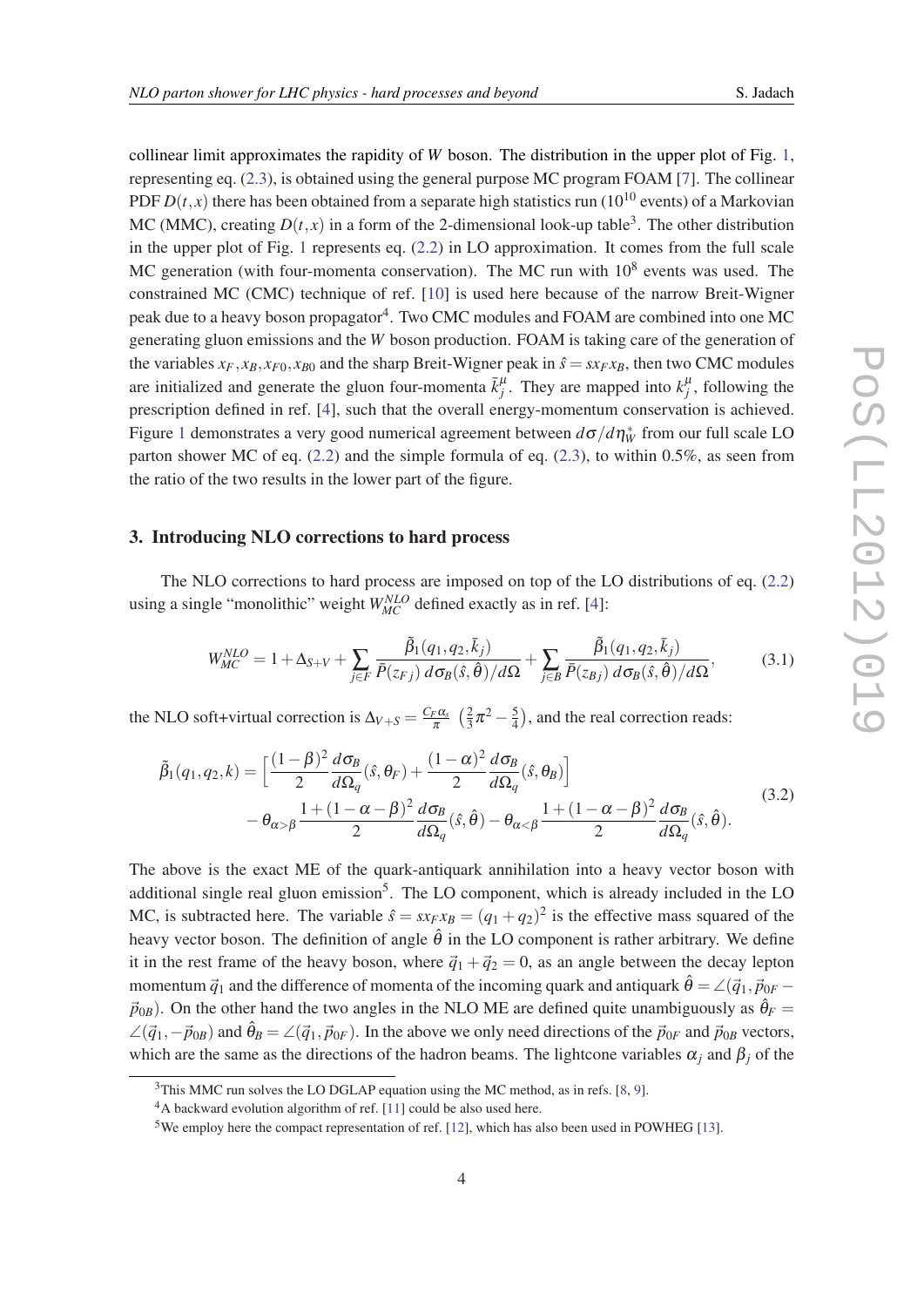<span id="page-4-0"></span>

**Figure 2:** The upper plot shows (–) NLO correction (alone) to the distribution of  $\eta_W^* = \frac{1}{2} \ln(x_F/x_B)$  from the parton shower (purple) and from the the strictly collinear formula (green). Their ratio is plotted below.

emitted gluon are defined in the F and B parts of the phase space as follows<sup>6</sup>:

$$
\alpha_j = 1 - z_{Fj}, \quad \beta_j = \alpha_j e^{2(\eta_j - \Xi)}, \quad \text{for} \quad j \in F,
$$
  
\n $\beta_j = 1 - z_{Bj}, \quad \alpha_j = \beta_j e^{-2(\eta_j - \Xi)}, \quad \text{for} \quad j \in B.$ 

Again, the exact phase space integration of eq. [\(2.2\)](#page-2-0) including  $W_{MC}^{NLO}$  of eq. [\(3.1\)](#page-3-0) is feasible, and the resulting compact expression for the total cross section is obtained [\[4](#page-8-0)]:

$$
\sigma_1 = \int_0^1 dx_F \, dx_B \, dz \, D_F(t, x_F) \, D_B(t, x_B) \, \sigma_B(sz x_F x_B) \left\{ \delta_{z=1} (1 + \Delta_{S+V}) + C_{2r}(z) \right\},\tag{3.3}
$$

where  $C_{2r}(z) = \frac{2C_F\alpha_s}{\pi} \left[ -\frac{1}{2} \right]$  $\frac{1}{2}(1-z)$ .

# 3.1 Numerical test of NLO correction

Figure 2 represents a principal *proof of concept* of our new methodology for implementing the NLO corrections to the hard process in the parton shower MC. The plotted NLO correction to the  $\eta_W^*$  distribution<sup>7</sup> comes from the parton shower MC with the NLO-corrected hard process according to eqs. [\(2.2\)](#page-2-0) and [\(3.1\)](#page-3-0). Additionally we also plot there result of a simple collinear formula of eq. (3.3), where two collinear PDFs are convoluted with the analytical coefficient function  $C_{2r}(z)$ for the hard process. Both results coincide within the statistical error, see their ratio in the lower part of Fig. 2.

Technically, the inclusion of the NLO correction in our parton shower MC is rather straightforward, and is obtained by including  $W_{MC}^{NLO}$  weight of eq. ([3.1](#page-3-0)). MC is providing both LO and NLO-corrected results in a single run with weighted events. The NLO weight is strongly peaked near  $W_{MC}^{NLO} = 1$ , positive, and without long-range tails. Its distribution is shown in Fig. [3.](#page-5-0)

 $6$ See ref. [\[4\]](#page-8-0) for more explanations.

<sup>7</sup>Extra minus sign introduced to facilitate visualization.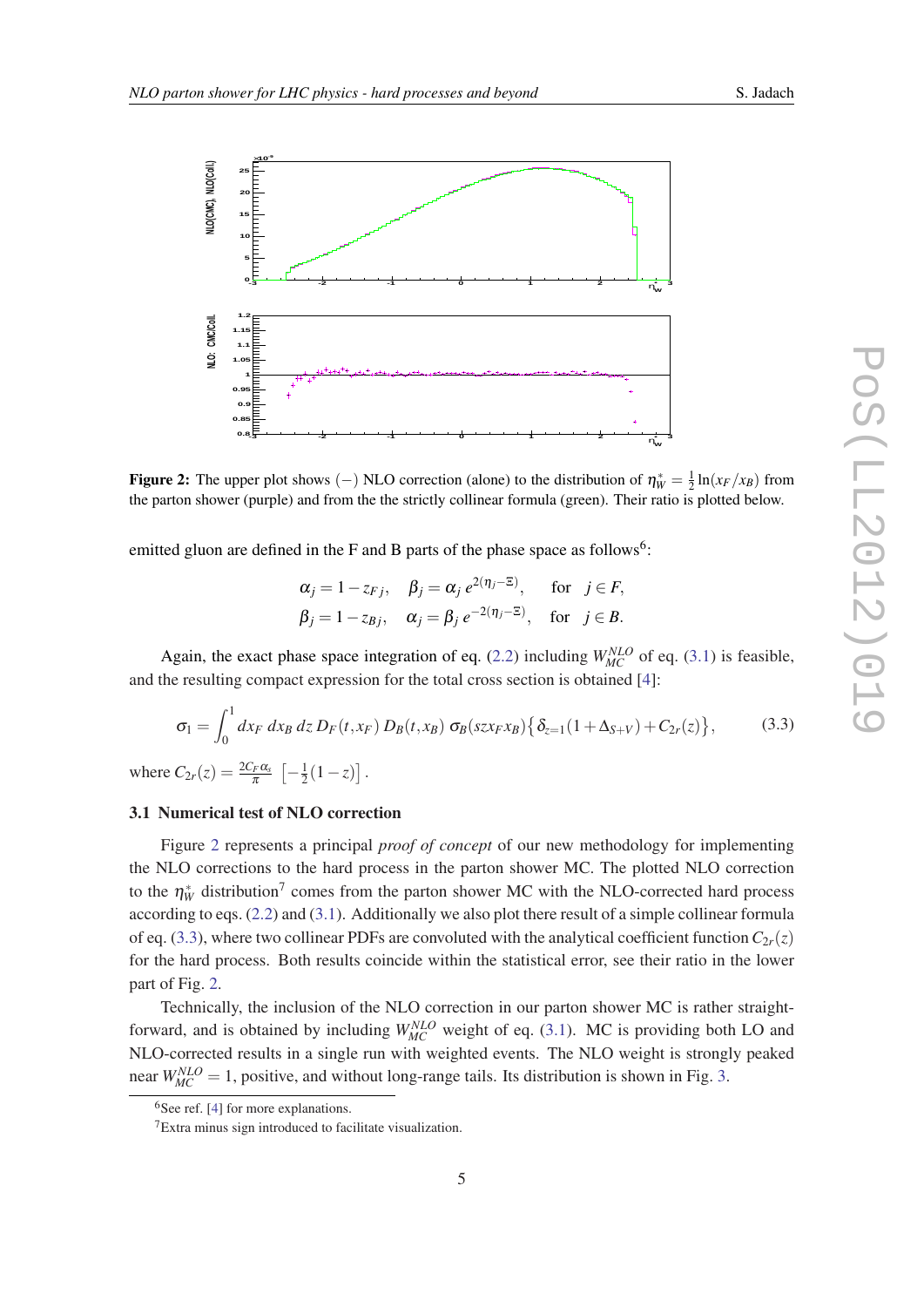<span id="page-5-0"></span>

**Figure 3:** The distribution of the NLO weight  $W_{MC}^{NLO}$  of eq. ([3.1](#page-3-0)).

In all numerical results we have set  $\Delta$ *V*+*S* = 0, as it is completely unimportant for the presented analysis. The initial distributions  $d_0(q_0, x_0)$  are defined in ref. [\[5\]](#page-8-0).

### 4. Simplification of the method and comparison with other methodologies



**Figure 4:** The inclusive distribution of gluons on the log Sudakov plane of rapidity  $t = \xi$  and  $v = \ln(1 - z)$ (LHS). Contributions from all gluons weighted with the component weight  $W_j^{NLO}$  (RHS).

Our new method for introducing NLO corrections in the hard process, proposed in ref. [[4\]](#page-8-0) and tested in ref. [[5](#page-8-0)], is an alternative to the two well established MC@NLO [[14\]](#page-9-0) and POWHEG [\[15](#page-9-0), [16](#page-9-0)] methodologies. With MC numerical implementation at hand, let us elaborate on the differences with the above two techniques in particular with the POWHEG technique. We shall also see that it is possible to make our method more efficient in terms of CPU time consumption. This improvement is not so critical in the present case of NLO corrected hard process, but may be quite useful in the case of correcting evolution kernels to the NLO in the ladder parts of the MC [\[6](#page-8-0)].

The most important differences with the POWHEG and MC@NLO techniques are:

• The summation over all emitted gluons, without deciding which gluon is the one involved in the NLO correction and which ones are merely "LO spectators" in the parton shower.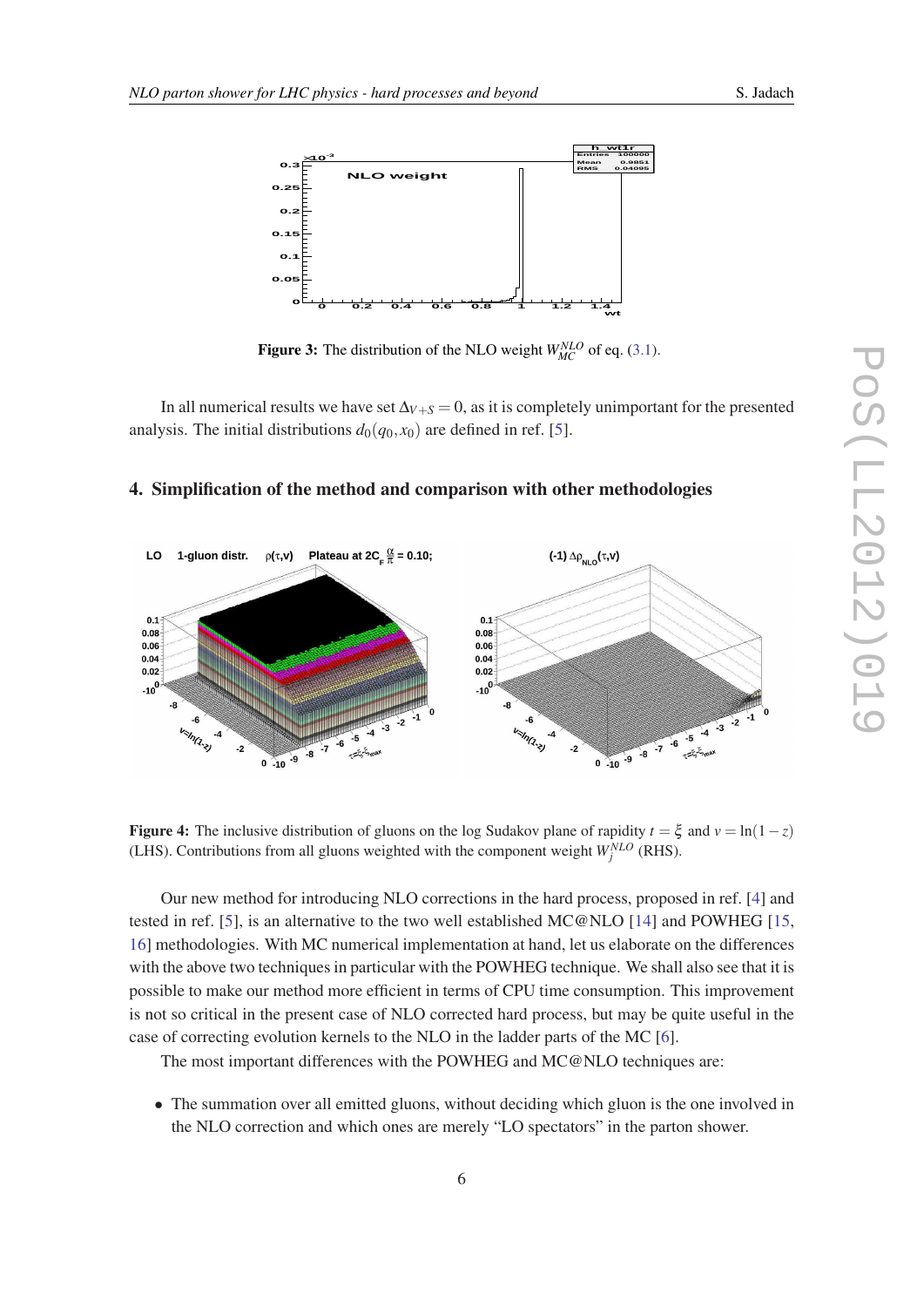• The absence of  $(1/(1-z))_+$  distributions in the real part of the NLO corrections (virtual+soft correction is kinematically independent).

To explain more clearly how  $W_{MC}^{NLO}$  of eq. ([3.1](#page-3-0)) is distributed over the multigluon phase space, we restrict now to single ladder (hemisphere) with a simplified weight:

$$
W_{MC}^{NLO} = 1 + \sum_{j \in F} W_j^{NLO}, \qquad W_j^{NLO} = \frac{\tilde{\beta}_1(q_1, q_2, \bar{k}_j)}{\bar{P}(z_{Fj}) d\sigma_B(\hat{s}, \hat{\theta})/d\Omega}.
$$
(4.1)

In order to find out the phase space regions specific for NLO corrections we consider inclusive distributions of gluons on the Sudakov logarithmic plane of rapidity  $\xi$  and variable  $v = \ln(1-z)$ . In the left hand side (LHS) of Fig. [4](#page-5-0) we show gluons inclusive distribution in the LO approximation. The flat plateau there represents IR/collinear singularity<sup>8</sup>  $2C_F \frac{\alpha_s}{\pi}$  $\frac{\alpha_s}{\pi} d \xi \frac{dz}{1-z}$  with the drop by factor 1/2 towards  $z = 0$ , due to  $\frac{1+z^2}{2}$  $\frac{f}{2}$  factor in the LO kernel. In the right hand side (RHS) of Fig. [4](#page-5-0) we show contributions from all gluons weighted with the component weight<sup>9</sup> −*W<sub>j</sub><sup>NLO</sup>* of eq. (4.1). The NLO contribution is concentrated in the area near the hard process rapidity  $t = \xi_{\text{max}}$ , which has to be true for the genuine NLO contribution<sup>10</sup>. The completeness of the phase space near this important region ( $z = 0$ ,  $\xi_{\text{max}}$ ) is critical for the completeness of the NLO corrections. Both POWHEG and MC@NLO use standard LO MCs which feature an empty "dead zone" in this phase space corner.

Figure [4](#page-5-0) suggests that the dominant contribution to  $\sum_j W_j^{NLO}$  could be from the gluon with the maximum  $\ln k_j^T \sim \xi_j + \ln(1 - z_j)$ , which is closest to the hard process phase space corner. In the MC we may easily relabel generated gluons using new index *K* such that they are ordered in the variable  $\kappa_K = \xi_K + \ln(1 - z_K)$ ,  $\kappa_{K+1} < \kappa_K$  with  $K = 1$  being the hardest one.



Figure 5: The inclusive LO distribution of Fig. [4](#page-5-0) split into the hardest gluon (left) and the rest (right).

Figure 5 demonstrates a split of the LO inclusive distribution of Fig. [4](#page-5-0) into the  $K = 1$  component and the rest  $K > 1$ . The important point is that the  $K = 1$  component reproduces the original complete distribution over the whole region where the NLO correction is non-negligible! This is exactly the observation on which POWHEG technique is built. According to the POWHEG authors, taking the  $K = 1$  component is sufficient to reproduce the complete NLO correction (modulo NNLO).

<sup>&</sup>lt;sup>8</sup>We use constant  $\alpha_s$ .

<sup>&</sup>lt;sup>9</sup>We again insert a minus sign in order to facilitate visualization.

<sup>&</sup>lt;sup>10</sup>It also vanishes towards the soft limit  $z \rightarrow 1$ .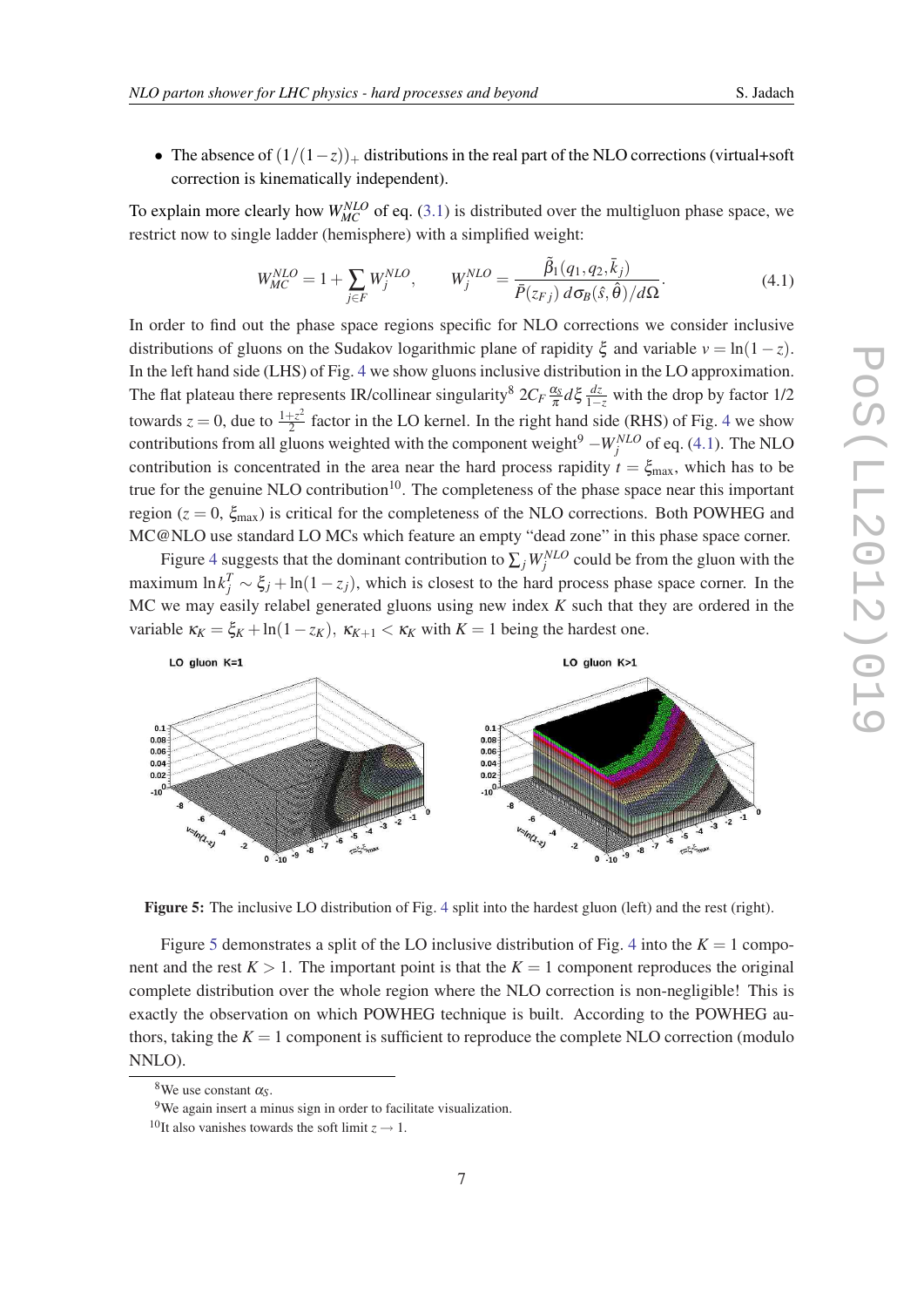

Figure 6: The original NLO correction from  $\sum_j W_j^{NLO}$  and its two hardest gluon components, from  $W_{K=1}^{NLO}$ and  $W_{K=2}^{NLO}$ , as a function of  $x = \prod_j z_j$ .

The above statement is checked numerically in Fig. 6, where we compare the NLO correction to the  $x = \prod_j z_j$  distribution from the complete sum  $\sum_j W_j^{NLO}$  and from  $W_{K=1}^{NLO}$ . As we see the  $K=1$ component saturates the complete sum very well, with the  $K = 2$  component being negligible in the first approximation.

We can therefore speed up the calculation by means of taking only the  $K = 1$  contribution. The price will be that the formula of eq. [\(3.3\)](#page-4-0) will not be exact any more. Our method differs, however, from the POWHEG scheme, where the  $K = 1$  gluon is generated separately in the first step, and other gluons are generated (by the LO parton shower MC) in the next step. That is easy for LO MC with  $k^T$ -ordering, while in case of the LO MC with angular-ordering POWHEG requires additional effort of generating the so called vetoed and truncated showers. In our method, there is no need for such vetoed/truncated showers in case of angular ordering.



Figure 7: The distribution of gluons ordered in rapidity, as in our basic LO MC.

The reason why POWHEG technique is complicated in case of the angular ordering is illustrated in Fig. 7. We show there the distribution of gluons ordered in rapidity, starting from the gluon with the maximum rapidity, the closest to hard process. The gluon distribution with the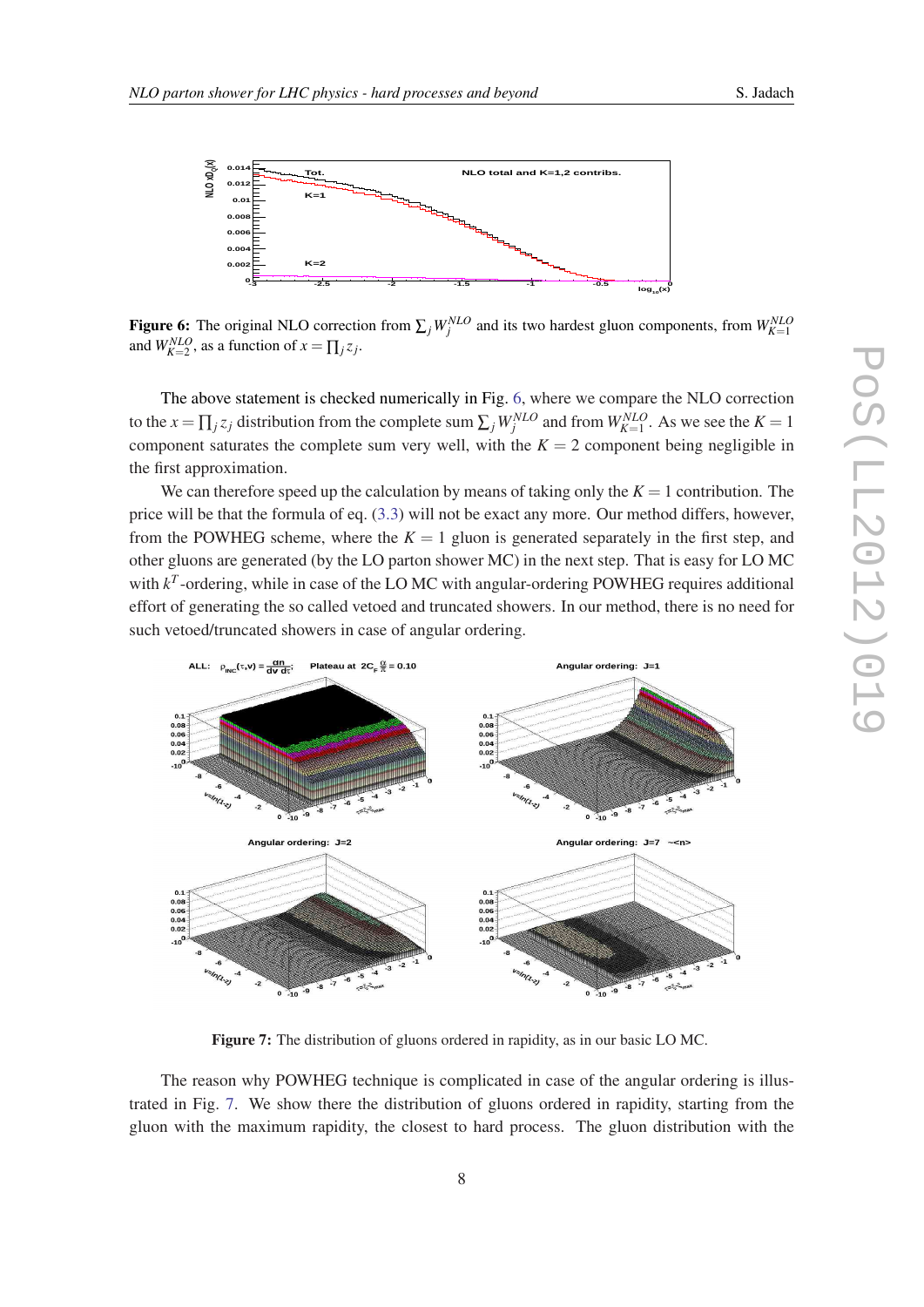<span id="page-8-0"></span>highest rapidity  $\xi \sim \xi_{\text{max}}$  (*J* = 1) has a ridge extending towards the soft region. Notice that, when the IR cut-off  $\varepsilon \to 0$  in  $(1 - z) < \varepsilon$ , the width of this ridge also goes to zero. Consequently, the gluon with the highest  $\xi$  is unable to reproduce the gluon distribution in the NLO corner, close to hard process. This is why in this case POWHEG requires truncated and vetoed showers, which are not needed in our method.

### 5. Summary and outlook

A new method of adding the QCD NLO corrections to the hard process in the initial state Monte Carlo parton shower is tested numerically showing that the basic concept of the new methodology works correctly in the numerical environment of a Monte Carlo parton shower. The differences with the well established methods of MC@NLO and POWHEG are briefly discussed. Also, variants of the new method with better efficiency in terms of CPU time are proposed.

# Acknowledgement

This work is partly supported by the Polish National Science Centre grant UMO-2012/04/M/ST2/00240, Foundation for Polish Science grant Homing Plus/2010-2/6, the Research Executive Agency (REA) of the European Union Grant PITN-GA-2010-264564 (LHCPhenoNet), the U.S. Department of Energy under grant DE-FG02-04ER41299 and the Lightner-Sams Foundation.

### **References**

- [1] D. J. Gross and F. Wilczek, *Phys. Rev. Lett.* 30 (1973) 1343; H. D. Politzer, *Phys. Rev. Lett.* 30 (1973) 1346; D. J. Gross and F. Wilczek, *Phys. Rev.* D8 (1973) 3633; H. D. Politzer, *Phys. Rep.* 14 (1974) 129.
- [2] D. J. Gross and F. Wilczek, *Asymptotically Free Gauge Theories. 2*, *Phys. Rev.* D9 (1974) 980–993.
- [3] H. Georgi and H. D. Politzer, *Electroproduction scaling in an asymptotically free theory of strong interactions*, *Phys. Rev.* D9 (1974) 416–420.
- [4] S. Jadach, A. Kusina, W. Placzek, M. Skrzypek, and M. Slawinska, *On the inclusion of the QCD NLO corrections in the quark– gluon Monte Carlo shower*, [1103.5015](http://xxx.lanl.gov/abs/1103.5015).
- [5] S. Jadach, M. Jezabek, A. Kusina, W. Placzek, and M. Skrzypek, *NLO corrections to hard process in QCD shower – proof of concept*, [1209.4291](http://xxx.lanl.gov/abs/1209.4291).
- [6] S. Jadach, A. Kusina, and Skrzypek, *NLO corrections to ladder part of the initial state shower in QCD*, 2012. Report IFJPAN-IV-2012-7, in preparation.
- [7] S. Jadach, *Foam: A general purpose cellular Monte Carlo event generator*, *Comput. Phys. Commun.* 152 (2003) 55–100, [[physics/0203033](http://xxx.lanl.gov/abs/physics/0203033)].
- [8] S. Jadach, W. Placzek, M. Skrzypek, and P. Stoklosa, *Markovian Monte Carlo program EvolFMC v.2 for solving QCD evolution equations*, *Comput. Phys. Commun.* 181 (2010) 393–412, [[0812.3299](http://xxx.lanl.gov/abs/0812.3299)].
- [9] K. Golec-Biernat, S. Jadach, W. Płaczek, and M. Skrzypek, *Markovian Monte Carlo solutions of the NLO QCD evolution equations*, *Acta Phys. Polon.* B37 (2006) 1785–1832, [[hep-ph/0603031](http://xxx.lanl.gov/abs/hep-ph/0603031)].